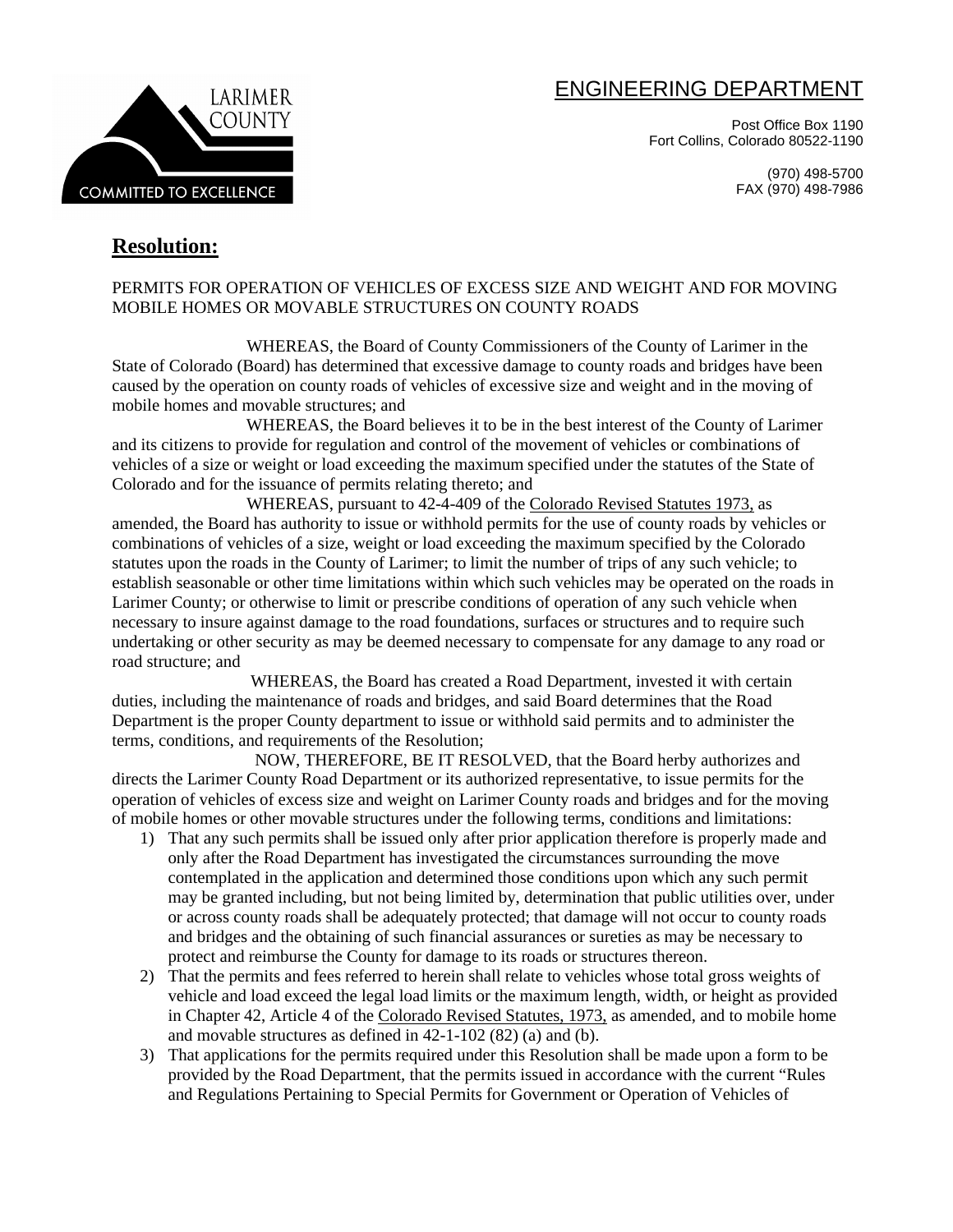Excess Size or Weight Vehicle Load on the State Highway System," as approved by the Colorado Department of Highways, and that the fees charged for the granting of any such permits shall be as follows:

### SCHEDULE OF CHARGES FOR HOUSE MOVING

| Oversize on one dimension only                                                                                            | $$25.00$ per trip |
|---------------------------------------------------------------------------------------------------------------------------|-------------------|
| Over legal limits for more than one dimension<br>but not over 19 feet high nor over 20 feet wide<br>nor over 70 feet long | $$30.00$ per trip |
| Over legal limits for more than one dimension<br>and over 19 feet high or over 20 feet wide or<br>over 70 feet long       | $$35.00$ per trip |

#### SCHEDULE OF CHARGES FOR MOBILE HOMES AND MOVABLE STRUCTURES

For parties who intend to move mobile homes, as defined in Section 42-1-102 (82) (a), C.R.S. 1973, which exceed legal limits, and who do not secure a State permit pursuant to Section 42-4-409, C.R.S. 1973, as amended

| A yearly permit to cover use of all County roads by<br>all such mobile homes as are listed on the permit,<br>subject to the restrictions of Paragraph 10 of this Resolution | \$100.00, or      |
|-----------------------------------------------------------------------------------------------------------------------------------------------------------------------------|-------------------|
| Oversized on one dimension only                                                                                                                                             | $$25.00$ per trip |
| Over legal limits for more than one dimension<br>but not over 19 feet high nor 20 feet wide nor<br>over 70 feet long                                                        | $$30.00$ per trip |
| Over legal limits for more than one dimension<br>and over 19 feet high or over 20 feet wide or<br>over 70 feet long                                                         | $$35.00$ per trip |

### SCHEDULE OF CHARGES FOR SPECIAL TRANSPORT PERMIT FOR VEHICLES NOT OTHERWISE COVERED

### For vehicles not exceeding load limits which do exceed dimensional limits

| Oversize on one dimension only                                                                                            | $$25.00$ per trip |
|---------------------------------------------------------------------------------------------------------------------------|-------------------|
| Over legal limits for more than one dimension<br>but not over 19 feet high nor over 20 feet wide<br>nor over 70 feet long | $$30.00$ per trip |
| Over legal limits for more than one dimension                                                                             |                   |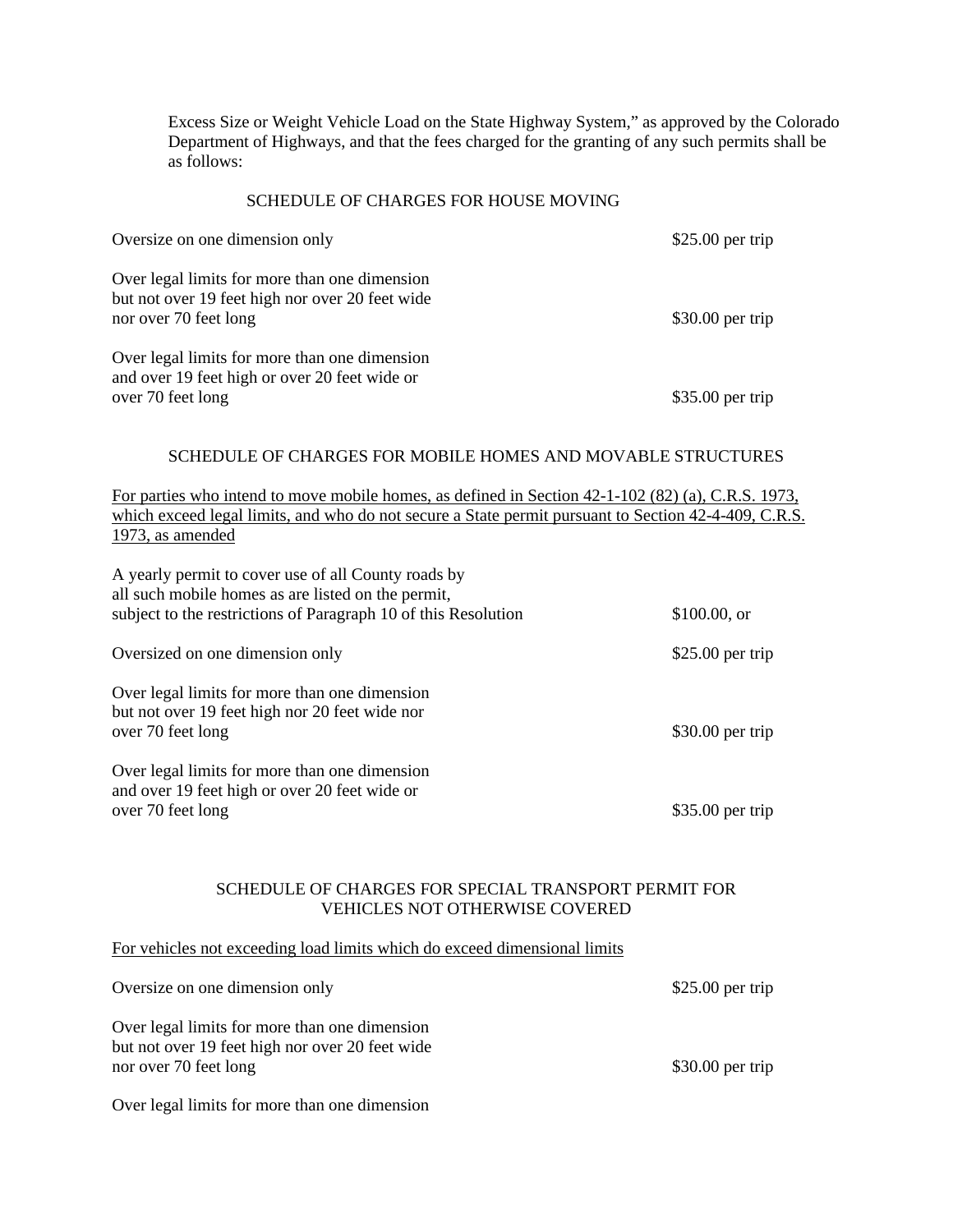and over 19 feet high or over 20 feet wide or over 70 feet long \$35.00 per trip

#### For weights on

One axle More than 20,000 lbs. \$30.00 per trip

Two axles More than 36,000 lbs. plus \$5.00 if the Three axles More than 54,000 lbs. vehicle in any way

Vehicles in excess of 130,000 lbs. \$500.00 per trip or a rate of

Combination Vehicles More than 85,000 lbs. exceeds dimensional limits

\$50.00 per mile on any move under ten miles

Optional, for individuals or companies whose vehicles do not exceed 14 feet in width, 14 feet 6 inches in height, 70 feet in length, and 130,000 pounds in weight

A yearly permit to cover use, other than for house moving, of all County roads (by all such vehicles as are listed on the permit), subject to the restrictions of Paragraph 10 of this Resolution \$150.00

- 4) That is addition to the foregoing fees the Road Department shall require prior to the issuance of a permit for the move of any mobile home or movable structures, as above defined, satisfactory financial deposit or surety against damage to any county road or structure in the amount of \$1,000.00. In the event that the Road Department determines that under the special circumstances involved an additional amount of financial assurance or surety is required, then the Road Department is authorized to require the same.
- 5) That the Road Department may require such reasonable financial assurance or surety against damage to county roads or structures as it shall deem necessary in respect to granting permits for vehicles and structures other than mobile homes or movable structures.
- 6) In addition to the above permit fees and requirements of financial assurance or sureties, if the Road Department determines that supervision of any movement of any vehicles or structures on county roads requires the supervision of the Road Department, the applicant for any permit above required shall pay to the County the sum of \$8.50 per hour for each hour or fraction of any hour required in such supervision including inspection before, during and after the movement of the vehicle or structure.
- 7) Any permits issued hereunder by the Road Department shall, depending upon the circumstances as found by the Road Department, limit the number of trips, establish seasonal or other time limitations within which the vehicles or structures may be operated on the county roads, limit or prescribe conditions of operation for such vehicles or structures or be otherwise limited as may be deemed necessary to protect persons or property from injury or damage.
- 8) That each permit for movement of mobile homes or movable structures shall be accompanied by satisfactory evidence that all current registration and specific ownership taxes applicable to such mobile home or ad valorum taxes on such moveable structure have been paid; and no permit shall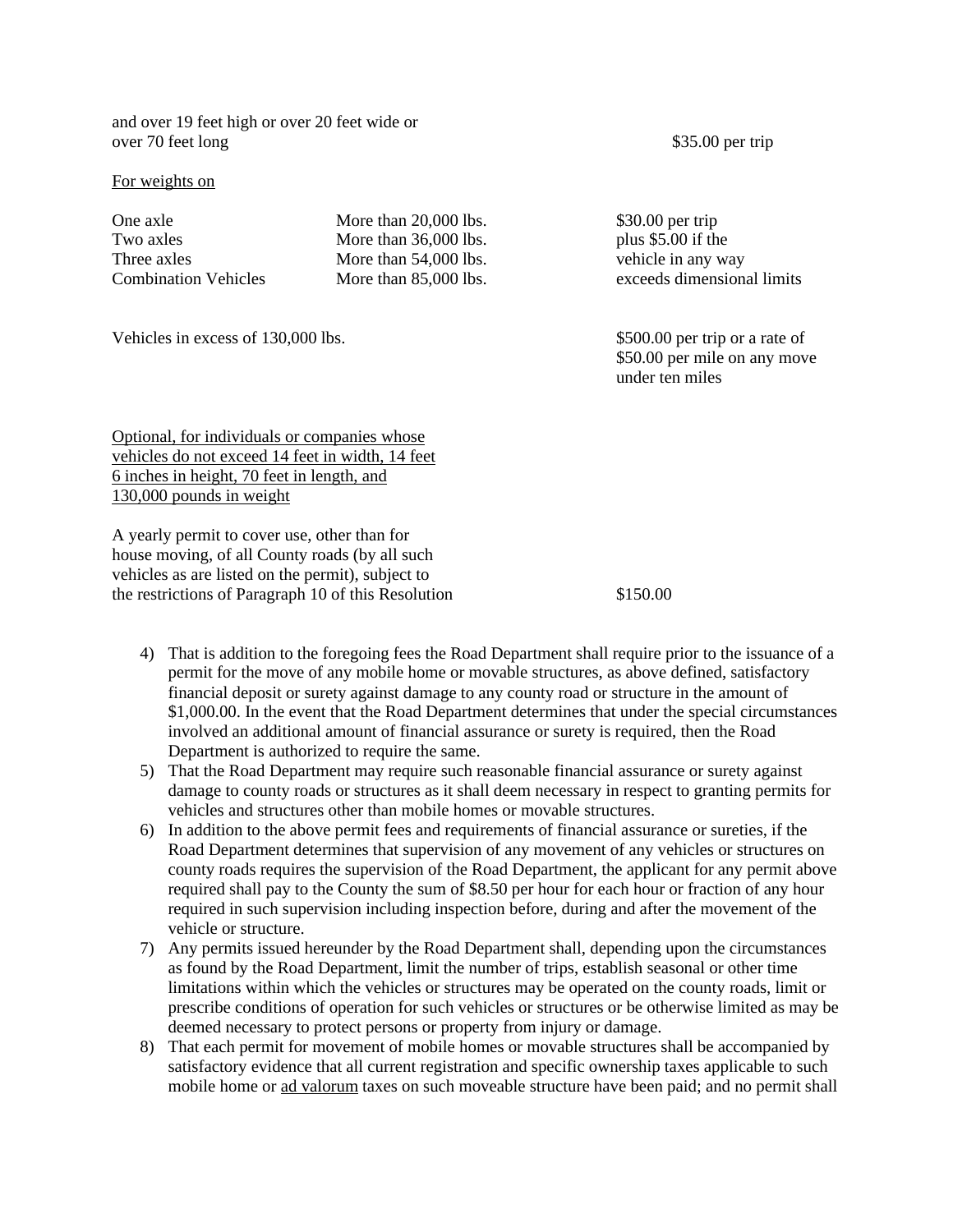be issued for such movement without such evidence. Any permittee under an annual permit shall be required to inform the Road Department of each trip.

- 9) Every such permit shall be carried in the vehicle or combination of vehicles to which it refers and shall be open to inspection by any police officer or authorized agent of Larimer County.
- 10) That the County Road Department shall periodically publish a map of the Larimer County Road system showing those roads and bridges that are sub-standards, and that those individuals and / or Companies desiring use for house-moving or movable structures of any road or bridge denoted as sub-standard must give the County Road Department a minimum of 24 hours notice before authorization will be given.

BE IT FURTHER RESOLVED, that the issuance of any permit provided for herein shall be no defense to any action, wither civil or criminal, brought against any person found to be in violation of the provisions of 42-4-411 of Colorado Revised Statutes, 1973 relative to liability for damage to highways or highway structures.

BE IT FURTHER RESOLVED, that a violation of the provisions of this resolution shall constitute a misdemeanor under the provisions of 42-4-1501 of the Colorado Revised Statutes, 1973 and shall be punished as provided therein.

BE IT FUTHER RESOLVED, that the Resolutions relating to the above subject matter passed and adopted on March 28, 1978, effective April 15, 1978, and on June 7, 1977, effective July 1, 1977 be, and they hereby are, repeated.

The above and foregoing resolution was, on motion duly made, seconded and adopted on the  $18<sup>th</sup>$  day of April, 1978, to be effective as of April 18, 1978.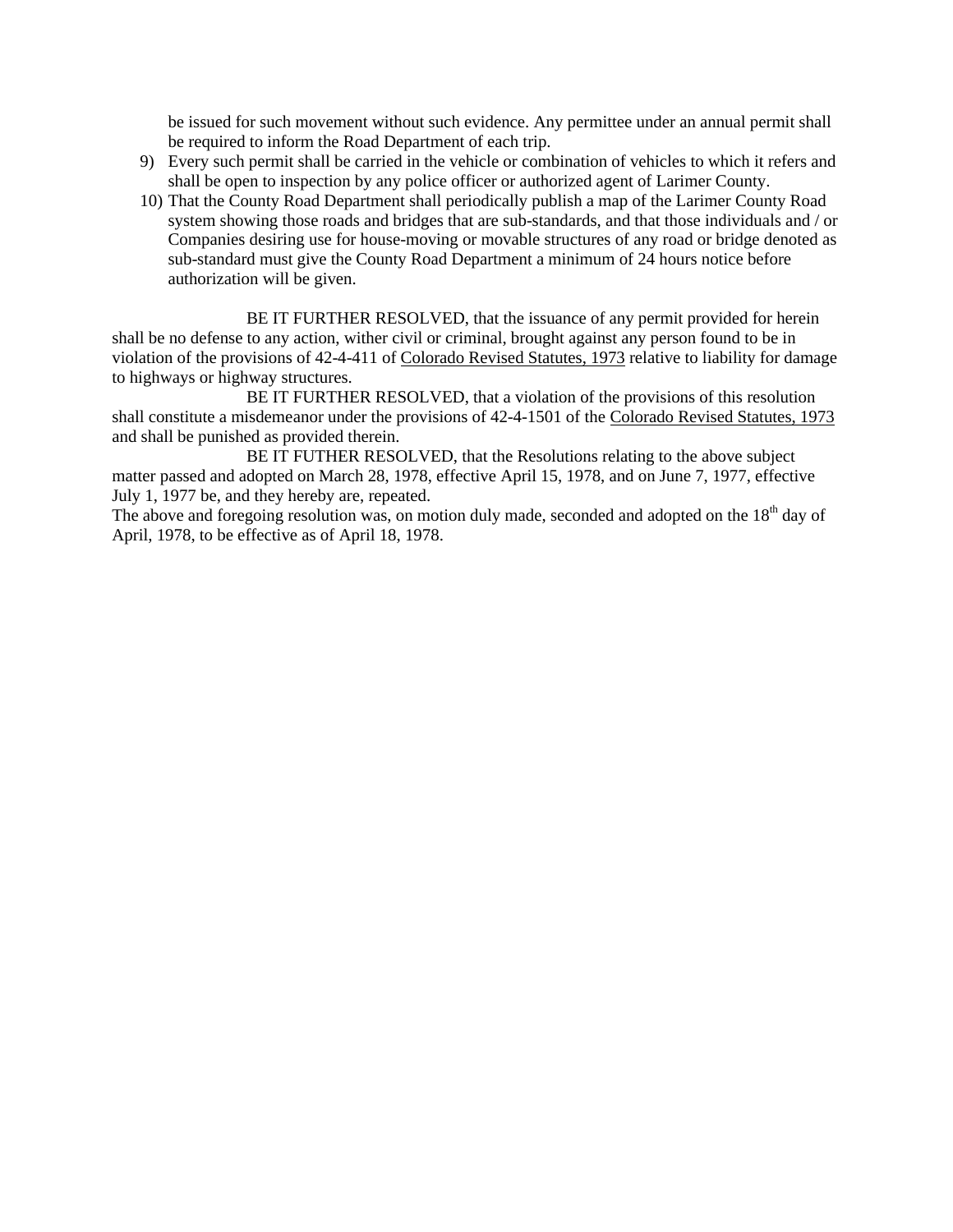# **Fee Schedule for All Special Transport Permits:**

# **Legal Limits and Fees for Moving a House:**

## **Legal Limits:**

Width: 8'-0" Height: 14'-6" Length: 70'-0"

## **Cost per limit/ dimension over:**

- 1) No permit required if the item being moved is within the Legal Limits listed above.
- 2) Oversized on one dimension only. \$25.00 per trip.
- 3) Over legal limits for more than one dimension **but** not over 19 feet high nor over 20 feet wide nor over 70 feet long. \$30.00 per trip.
- 4) Over legal limits for more than on dimension **and** over 19 feet high or over 20 feet wide or over 70 feet ling. \$35.00 per trip.

## **(Please see examples below)**

## **Example 1:**

| Width: 8'-0''       |                                                                |
|---------------------|----------------------------------------------------------------|
| Height: $13' - 4''$ | This item being moved is within the legal limits listed above. |
| Length: $68'$ -0"   |                                                                |

## **Example 2:**

| Width: $10^{\circ}$ -0"  |                                                                                  |
|--------------------------|----------------------------------------------------------------------------------|
| Height: $14^\circ$ -6"   | This item being moved is oversized by one dimension. Charge is \$25.00 per trip. |
| Length: $70^{\circ}$ -0" |                                                                                  |

# **Example 3:**

| Width: 10'-0"            |                                                                                   |
|--------------------------|-----------------------------------------------------------------------------------|
| Height: $16'$ -6"        | This item being moved is oversized by two dimensions. Charge is \$30.00 per trip. |
| Length: $70^{\circ}$ -0" |                                                                                   |

# **Example 4:**

Width: **21'-0"** Length: **72'-0"**

Height: **19'-0"** This item being moved is oversized by all three dimensions. Charge is \$35.00 per trip.

# **Legal Limits and Fees for Moving a Mobile Home and Movable Structures:**

## **Legal Limits:**

Width: 8'-0" Height: 14'-6" Length: 70'-0"

## **Cost per limit/ dimension over:**

- 1) No permit required if the item being moved is within the Legal Limits listed above.
- 2) Oversized on one dimension only. \$25.00 per trip.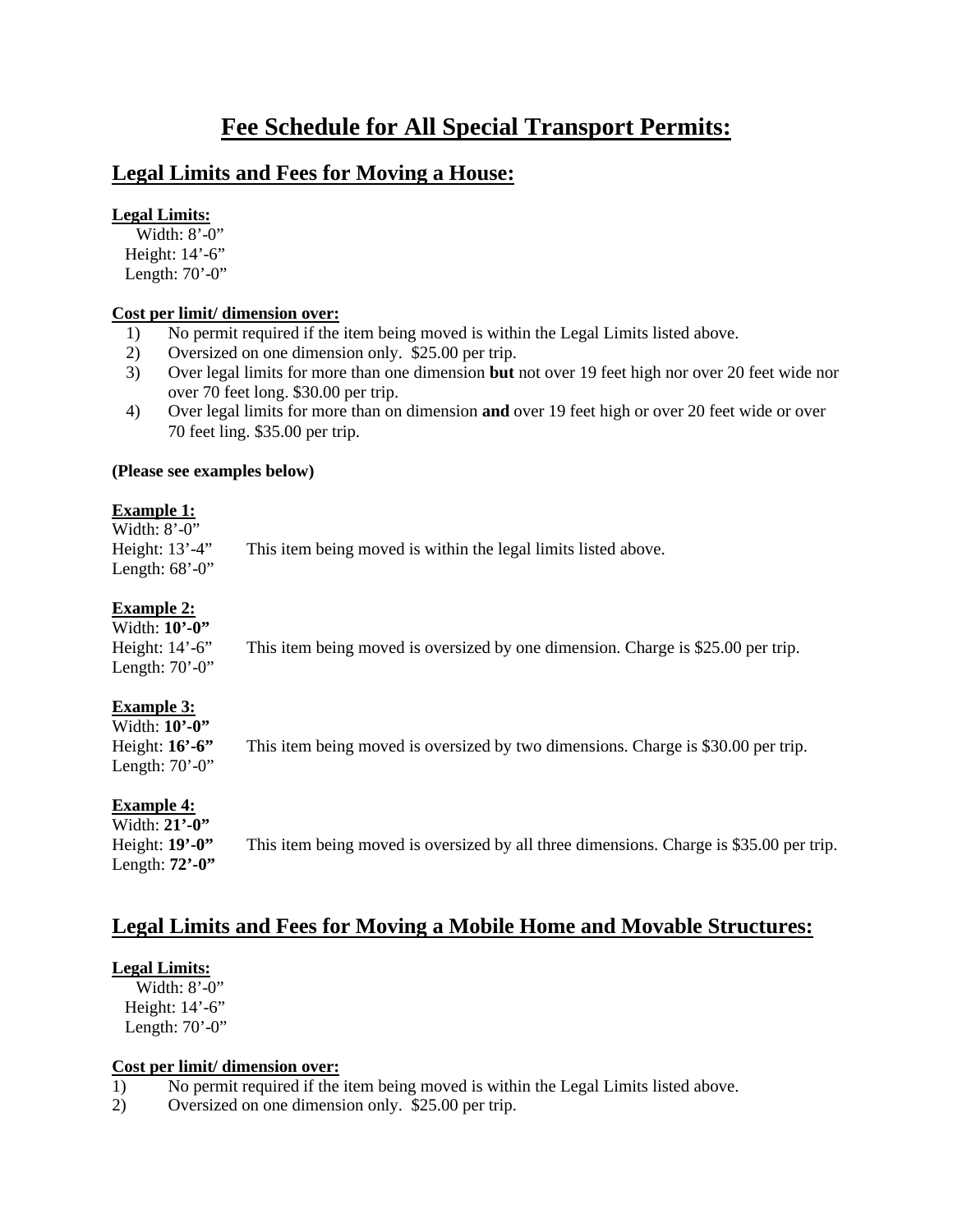- 3) Over legal limits for more than one dimension **but** not over 19 feet high nor over 20 feet wide nor over 70 feet long. \$30.00 per trip.
- 4) Over legal limits for more than on dimension **and** over 19 feet high or over 20 feet wide or over 70 feet ling. \$35.00 per trip.
- 5) A yearly permit to cover use of all County roads by such mobile homes as are listed on the permits, subject to the restrictions of Paragraph 10 of the Resolution. \$100.00

### **(Please see examples below)**

## **Example 1:**

| Width: $8^{\circ}$ -0" |                                                                |
|------------------------|----------------------------------------------------------------|
| Height: $13' - 4''$    | This item being moved is within the legal limits listed above. |
| Length: $68^\circ$ -0" |                                                                |

# **Example 2:**

| Width: $10^{\circ}$ -0"  |                                                                                  |
|--------------------------|----------------------------------------------------------------------------------|
| Height: $14' - 6''$      | This item being moved is oversized by one dimension. Charge is \$25.00 per trip. |
| Length: $70^{\circ}$ -0" |                                                                                  |

# **Example 3:**

Width: **10'-0"** Height: **16'-6"** This item being moved is oversized by two dimensions. Charge is \$30.00 per trip. Length:  $70'$ -0"

# **Example 4:**

| Width: 21'-0"                               |                                                                                         |
|---------------------------------------------|-----------------------------------------------------------------------------------------|
| Height: $19'$ -0"                           | This item being moved is oversized by all three dimensions. Charge is \$35.00 per trip. |
| Length: $72$ <sup>'</sup> -0 <sup>'</sup> ' |                                                                                         |

# **Example 5:**

Annual Permit This permit is for Modular Home Manufactures that move Modular Homes. The Charge is \$100.00

# **Legal Limits or Dimensions for Weight:**

# **Legal Limits:**

 $1$  axle  $-20,000$  pounds or more 2 axles – 36,000 pounds or more 3 axles – 54,000 pounds or more Combination Trailer/ vehicle – 85,000 pounds or more Vehicles in excess of 130,000 pounds

## **Cost per limit/ dimension over:**

- 1) If the vehicle is within these limits or dimensions for weight then there is no permit required.
- 2) If the vehicle has one axle and is over 20,000 pounds then the charge is \$30.00 per trip.
- 3) If the vehicle has two axles and is over 36,000 pounds then the charge is \$30.00 per trip.
- 4) If the vehicle has three axles and is over 54,000 pounds then the charge is \$30.00 per trip.
- 5) If the vehicle is a combination trailer/ vehicle and is over 85,000 pounds then the charge is \$30.00 per trip.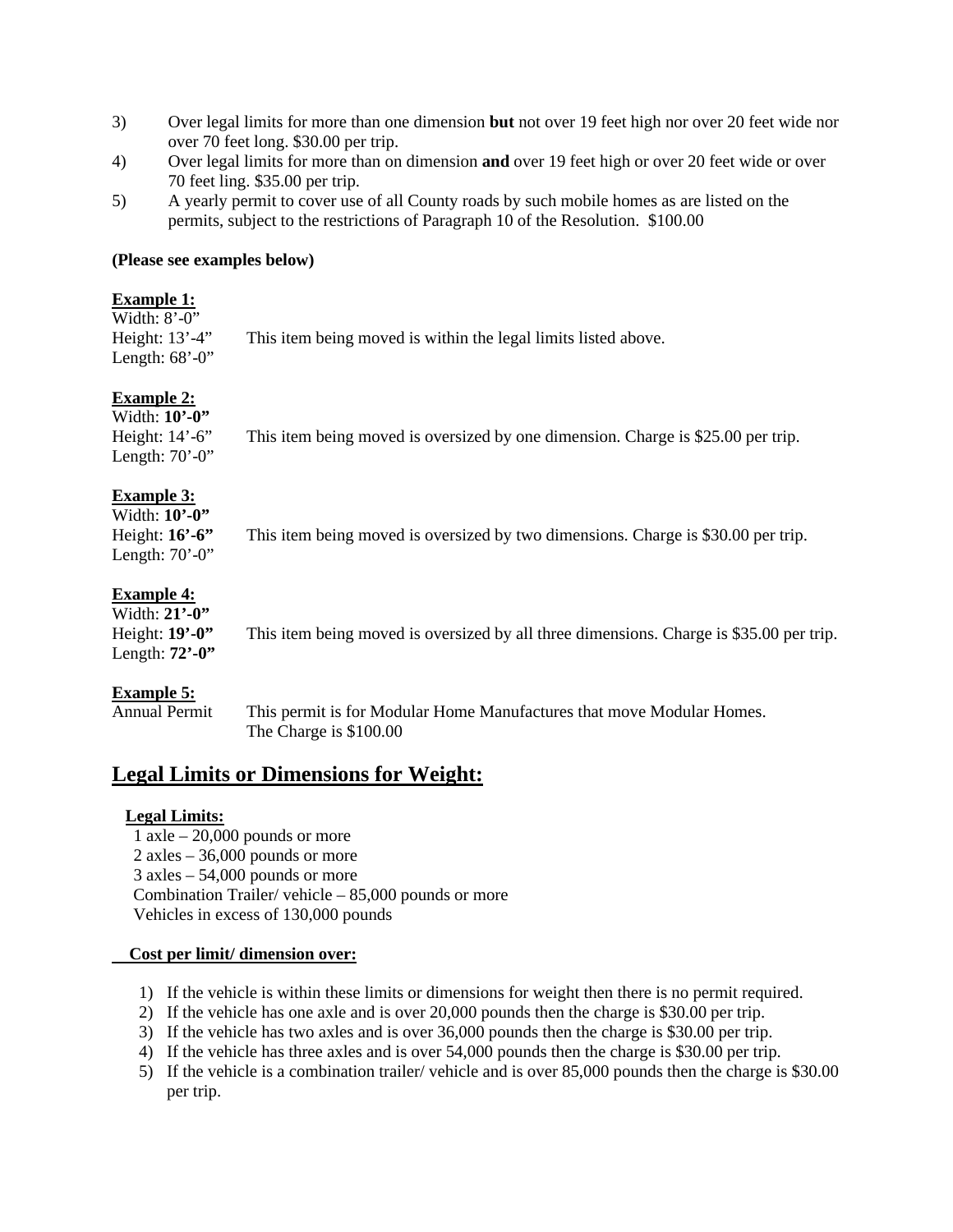- 6) If any of these sets of vehicles are over the weight limit or dimension and over any of the Legal Limits or Dimensions (for Moving Homes and Modular Homes) then there is an additional charge of \$5.00. The charge for this item shall be \$35.00 per trip. It does not matter how many Legal Limits or Dimensions they are over we can only charge the additional \$5.00 per trip. Again the total charge is \$35.00 per trip.
- 7) If any vehicle is in excess of 130,000 pounds then the charge is \$500.00 per trip or a rate of \$50.00 per mile on any move under ten (10) miles.
- 8) This is optional, for individuals or companies whose vehicles do not exceed 14 feet in width, 14 feet 6 inches in height, 70 feet in length and 130,000 pounds in weight. A yearly permit to cover use, other than for house moving, of all County roads (by all such vehicles as are listed on the permit), subject to the restrictions of Paragraph 10 of the Resolutions. The charge is \$150.00 annually.

#### **(Please see examples below)**

#### **Example 1:**

One axle - \$30.00 per trip.

### **Example 2:**

Two axles - \$30.00 per trip.

### **Example 3:**

Three axles - \$30.00 per trip.

### **Example 4:**

Combination trailer/ vehicle - \$30.00 per trip.

### **Example 5:**

 One axle - \$30.00 plus the width is over legal limit so a \$5.00 charge is added. The total charge is \$35.00 per trip.

### **Example 6:**

 Vehicles over 130,000 pounds - \$500.00 per trip. Or the rate is \$50.00 per mile on any move under ten miles.

### **Example 7:**

 If an individual or company is moving vehicles multiple times and is within the 14' wide, 14'-6" high and 70' long then an annual permit for \$150.00 can be charged. (Examples are Connell resources, Kehn Construction, Ace Hardware, UPS, Fed Ex., and Good Eats Livestock Material).

# **Fleet Haulers:**

Fleet movers- (except houses. Modular homes) -\$150.00 (Example: Connell Resources, Kehn, and Ace Hardware)

# **Longer Vehicle Combinations or LVC's:**